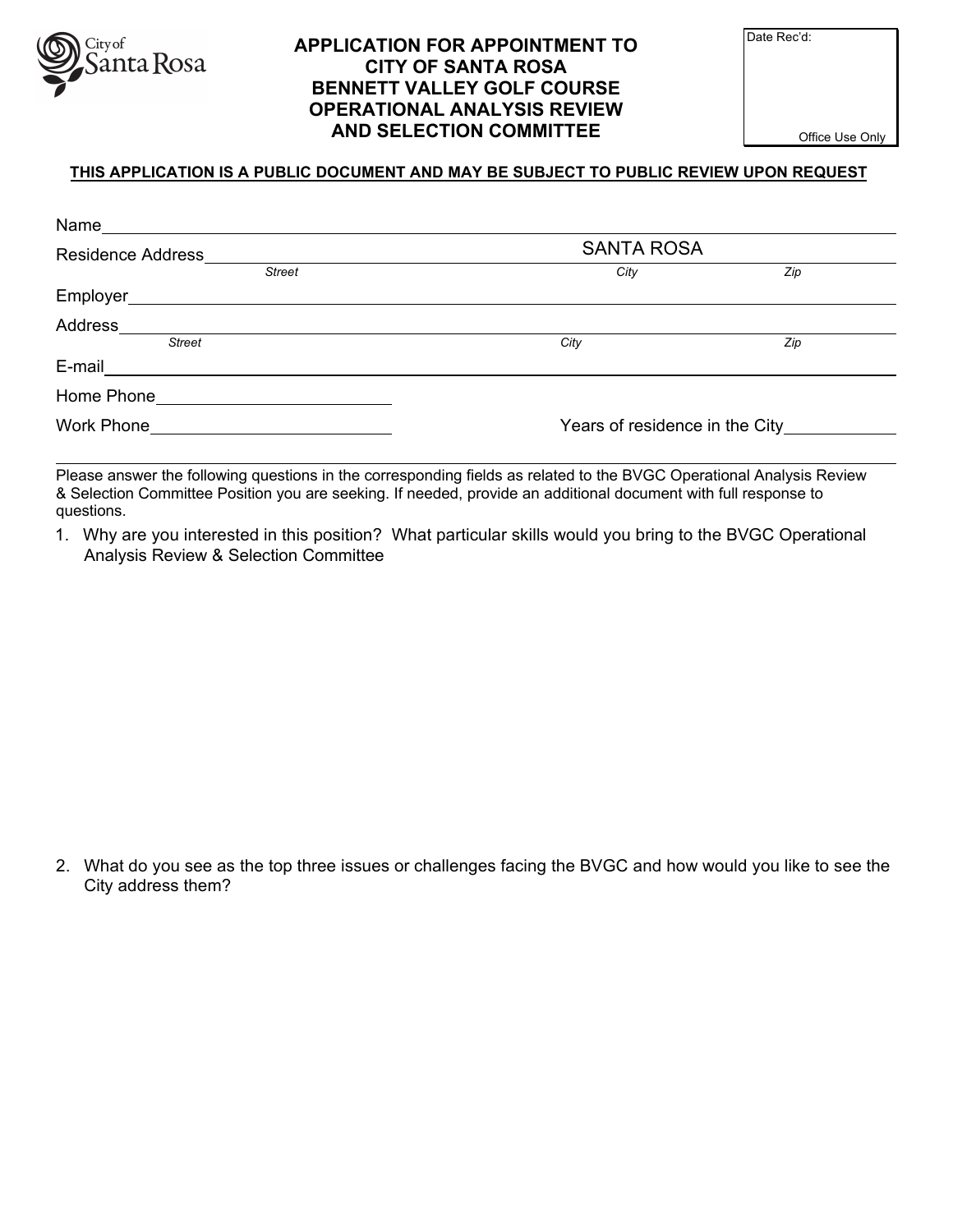3. What types of diverse interests/experiences would you bring to the BVGC Operational Analysis Review & Selection Committee?

BVGC Operational Analysis Review & Selection Committee Schedule:

- Submission Deadline: September 16, 2021
- Ad Hoc Committee Interviews: September 21, 2021
- Proposal Review Begins: September 27, 2021

All persons appointed to the BVGC Operational Analysis Review & Selection Committee shall be residents of the City of Santa Rosa at the time of appointment and shall remain residents of the City throughout their term of appointment.

**Applicant Signature Lateral Contract Contract Contract Contract Contract Contract Contract Contract Contract Contract Contract Contract Contract Contract Contract Contract Contract Contract Contract Contract Contract Co** 

*PLEASE COMPLETE THE DEMOGRAPHIC SURVEY*  **Submit completed application by September 16, 2021 to cityclerk@srcity.org**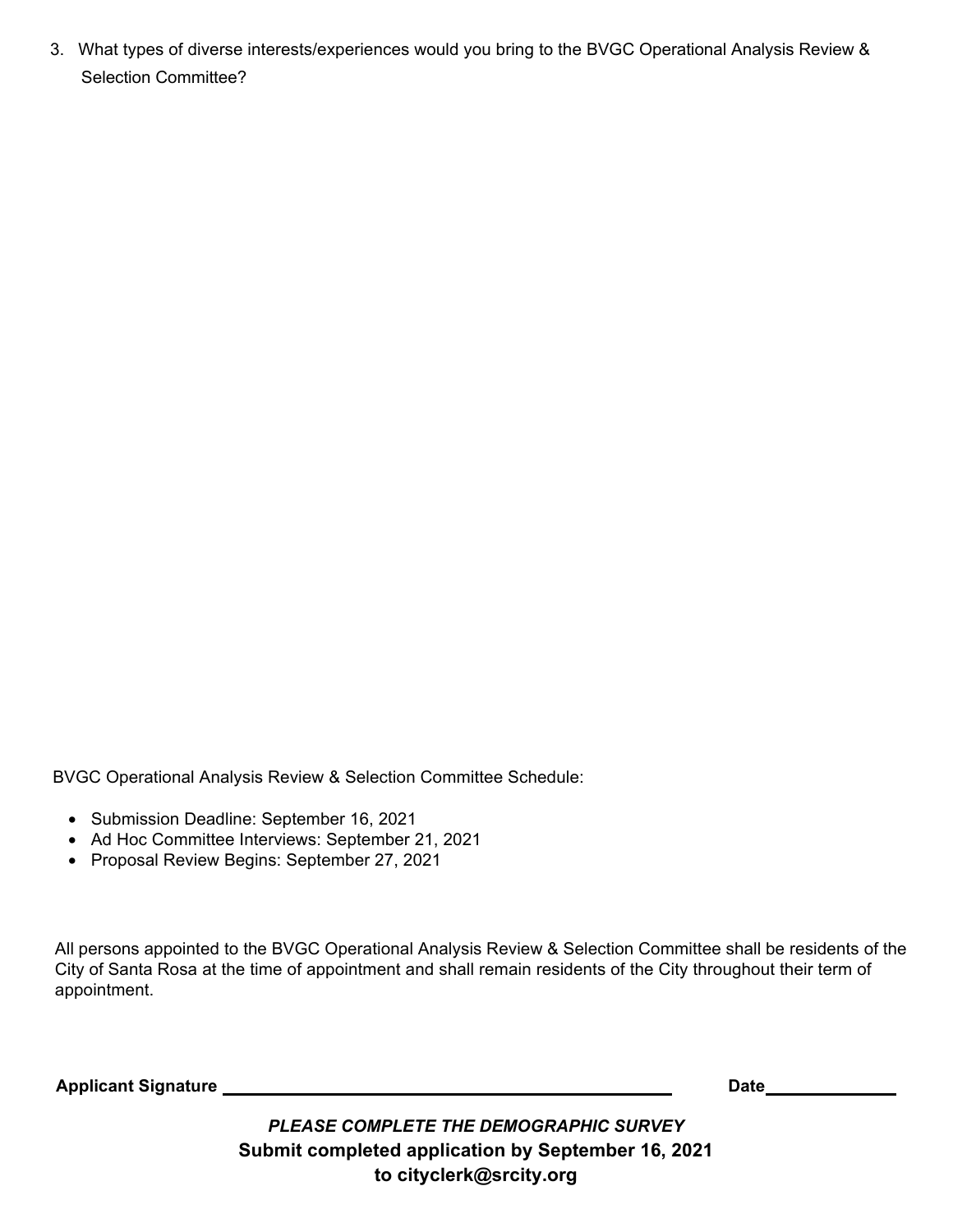

## **DEMOGRAPHIC SURVEY**

| <b>Name</b> |  |  |  |  |
|-------------|--|--|--|--|
|             |  |  |  |  |

**Board/Commission/Committee\_\_BVGC Operational Analysis Review & Selection Committee\_** 

Santa Rosa City Charter Section 11, Participation and Diversity on Boards and Commissions, requires the City Council to issue an annual report regarding its appointments to boards, commissions, and committees, including information regarding geographic and ethnic diversity of applicants. To assist us in collecting this data, please complete the following demographic survey, which will be maintained separately from your application. **This information is voluntary and may be subject to public review**.

| Decline to State<br>Please indicate gender:<br>Male<br>Female<br>Other                                                                                                                                                                                                 |  |  |  |  |  |
|------------------------------------------------------------------------------------------------------------------------------------------------------------------------------------------------------------------------------------------------------------------------|--|--|--|--|--|
| Please indicate racial/ethnic category to which you most closely identify: (Check one or more boxes.)                                                                                                                                                                  |  |  |  |  |  |
| WHITE: All persons having origin in any of the original peoples of Europe, North Africa, or the Middle East.                                                                                                                                                           |  |  |  |  |  |
| BLACK: All persons having origin in any of the Black racial groups of Africa.                                                                                                                                                                                          |  |  |  |  |  |
| HISPANIC: All persons of Mexican, Puerto Rican, Cuban, Central/South American, or Spanish culture or origin,<br>regardless of race.                                                                                                                                    |  |  |  |  |  |
| ASIAN/PACIFIC ISLANDER: All persons having origins of the peoples of Far East, Southeast Asia, the Indian<br>Subcontinent, or the Pacific Islands. This area includes, for example, China, Japan, Korea, and Samoa.                                                    |  |  |  |  |  |
| AMERICAN INDIAN/ALASKAN NATIVE: All persons having origins in any of the original peoples of North<br>America, and who maintain cultural identification through tribal affiliation or community recognition. Please identify<br>the tribe to which you are affiliated: |  |  |  |  |  |
| OTHER/MULTI-RACIAL: Persons who do not identify with any of the above categories or who have mixed or<br>unknown racial/ethnic origins.                                                                                                                                |  |  |  |  |  |